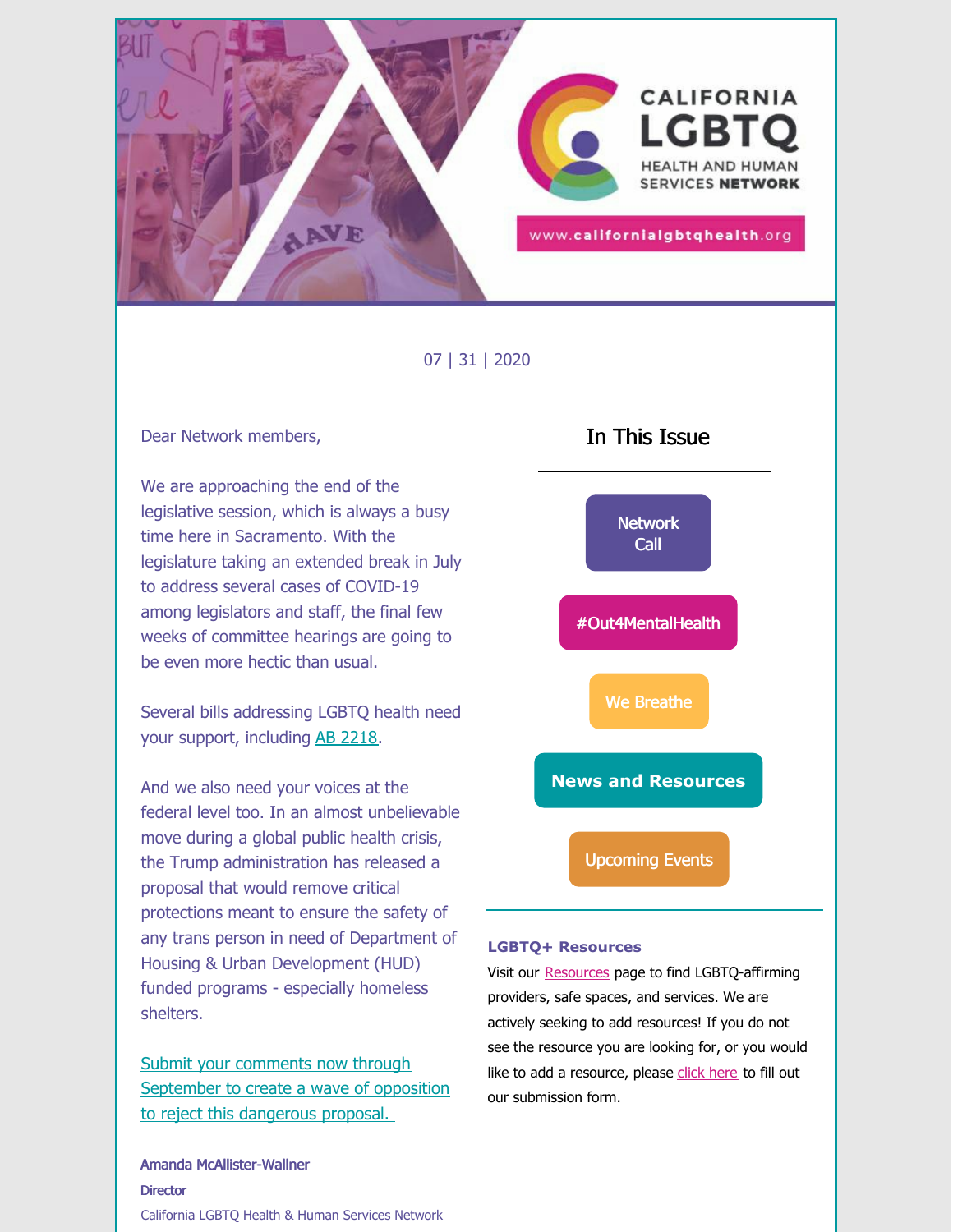### Coronavirus (COVID-19) Information & Resources



The Network has a[webpage](https://californialgbtqhealth.org/resources/coronavirus-2019-information/) dedicated to COVID-19 impacts on LGBTQ Californians, which is being updated frequently. Additionally, [please](https://drive.google.com/drive/folders/1vkNJPhtlLEfaW1uv1YFyQLb5ZaTHJY5o?usp=sharing) click here to find useful social media graphics and visit our [Youtube](https://www.youtube.com/channel/UCHnQ3mqPPdafSsmeDqQ45wA?view_as=subscriber) channel to watch previous webinars.

# Network Call

August 6, 2020 10:00 am - 11:00 am

**Dial in using your phone:**

1 (872) 240-3412 Access Code: 357-065-501

**Join us from your computer, tablet or smartphone:**

**[GoToMeeting](https://global.gotomeeting.com/join/357065501) Link**

ACEs Aware Initiative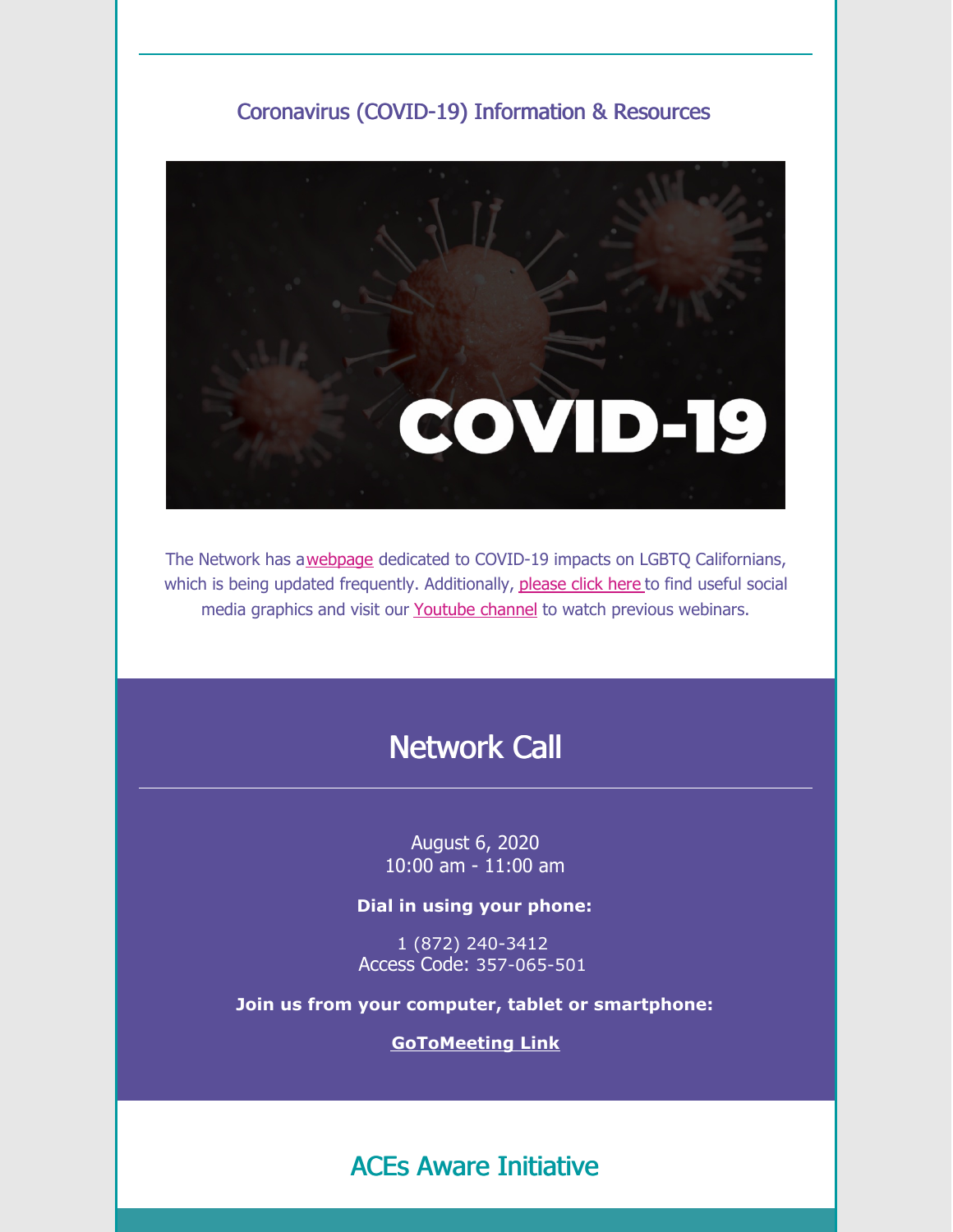

Learn more about ACEs Aware at [www.acesaware.org](https://www.acesaware.org/) #ACEsAware We're honored to be a part of the work that ACEs Aware is doing to expand awareness of Adverse Childhood Experiences (ACEs) and toxic stress in California, and

how Medi-Cal providers can help respond with trauma-informed care.



### **Mental health: A must!**

Did you know all health insurance must include mental health services?

Privately purchased insurance, employer insurance and all plans through Covered California and Medi-Cal must cover mental health services.

For more information, visit eqca.org/o4mh\_resources or covid19.eqca.org.





## **Covered California Special Enrollment**

Did you lose access to your health insurance as a result of COVID-19? Covered California extended special enrollment for health coverage until August 31. Enroll to begin receiving the care you need at[CoveredCA.com.](https://www.coveredca.com/)

Click here to see our social media [toolkit](https://docs.google.com/document/d/1WVIG5AKC858JMBamFfvQNqoKaV2kHqTGStd6ZUW3JSw/edit).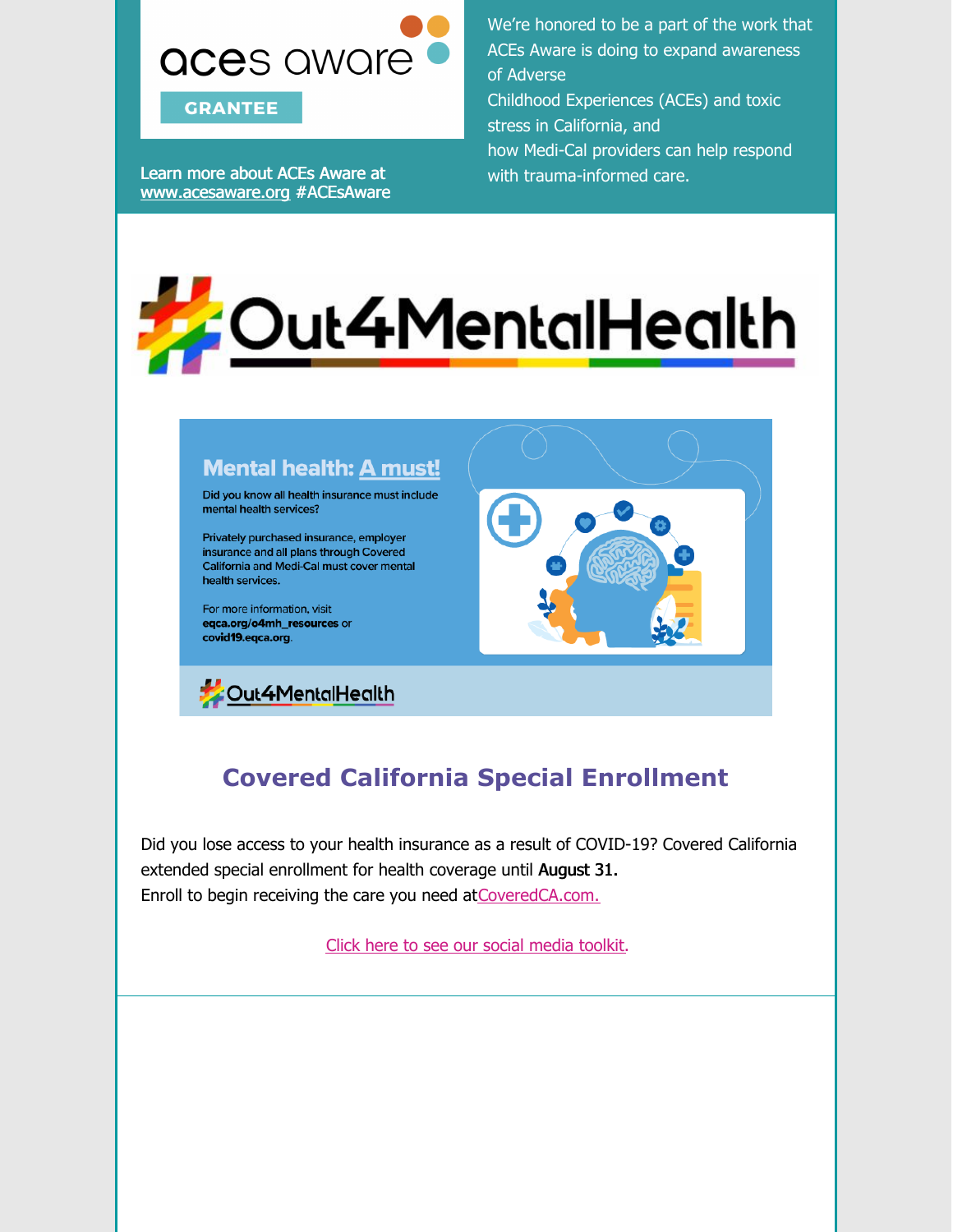



CALIFORNIA

#### **COUNT ME | 2020 CENSUS**

Even though the 2020 Census does not collect information on sexual orientation or gender identity, the Census will help the federal government determine how many congressional seats and how much federal funding each state can receive. Taking the Census will make sure California can get fair representation in Congress and appropriate federal funding for local community projects and programs. Make your voice heard! Take the Census: [my2020census.gov](https://my2020census.gov/).

Click here to see sample [messages](https://docs.google.com/document/d/1X7C3acmYp5datsdT-tq0LFLz3lHHX9nmVAbQSgO0ekI/edit) and social media graphics.



SUPPORTING TOBACCO-FREE LGBTO COMMUNITIES

#### New Report

#### Reducing Vaping Among Youth and Young Adults - SAMHSA

This guide supports health care providers, systems, and communities seeking to prevent vaping. It describes relevant research findings, examines emerging and best practices, identifies knowledge gaps and implementation challenges, and offers useful resources.

[Download](https://californialgbtqhealth.org/wp-content/uploads/2020/07/Reducing_Vaping_Among_Youth_And_Young_Adults.pdf) full report.

### LGBTQ News & Resources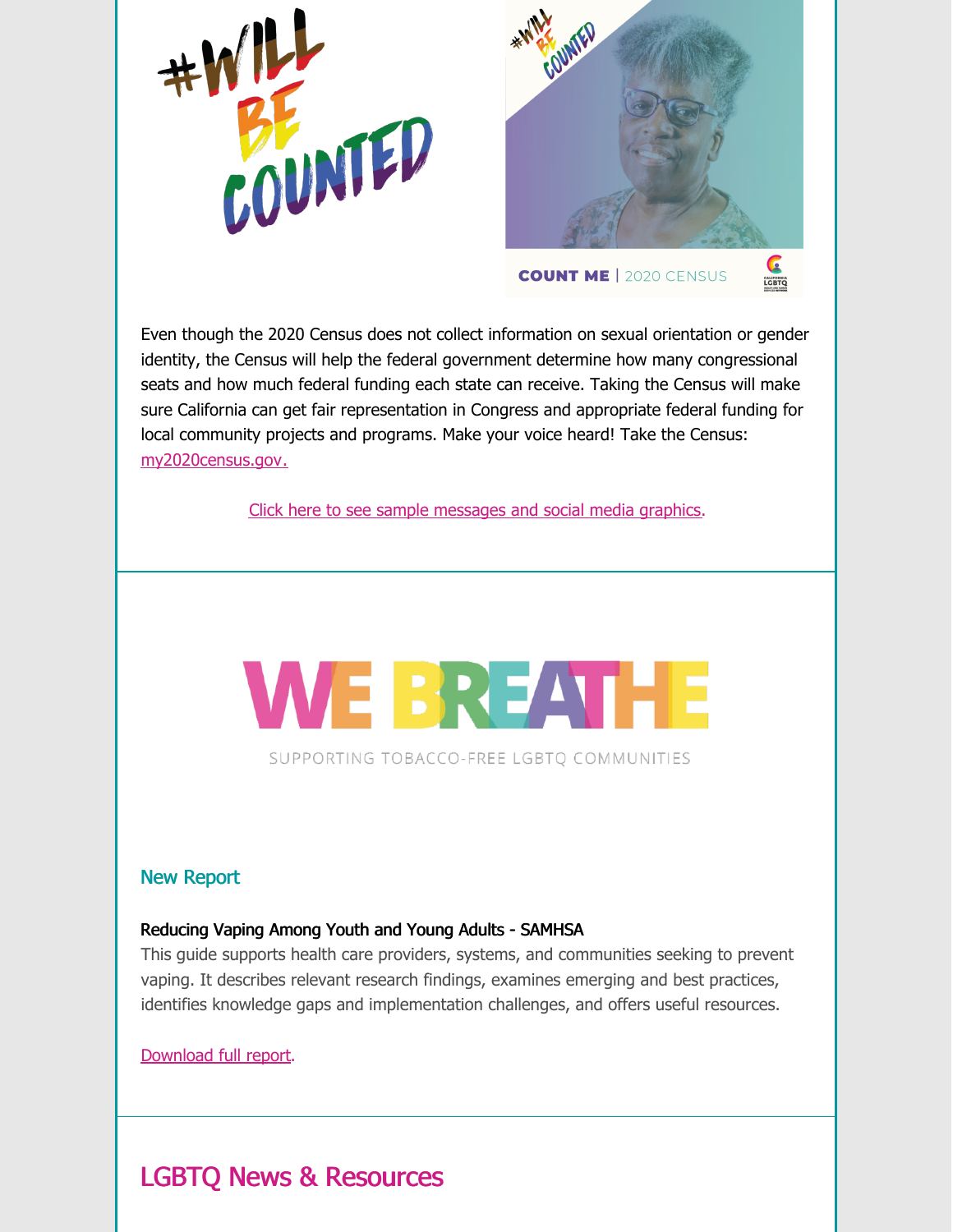

California will Track Coronavirus' toll on LGBTQ Community, After Months of Delay

[Read](https://www.sfchronicle.com/politics/article/California-will-track-coronavirus-toll-on-15440375.php) more



California to Give Consumers More Time to Sign Up for Health Care Coverage by Extending Special-Enrollment Deadline During COVID-19 Pandemic



HUD Moves to Allow Anti-trans Discrimination in Federally Funded Homeless Shelters



[Read](https://www.aclu.org/press-releases/hud-moves-allow-anti-trans-discrimination-federally-funded-homeless-shelters-1) more



California sues to protect Obamacare protections for LGBTQ residents

[Read](https://www.sacbee.com/news/politics-government/capitol-alert/article244352947.html) more

To have your events or announcements listed on our newsletter, please email: [msalvador@health-access.org](mailto:msalvador@health-access.org).

# Donate to LGBTQ **Health and Human Services Network**

**DONATE NOW** 

VOICE